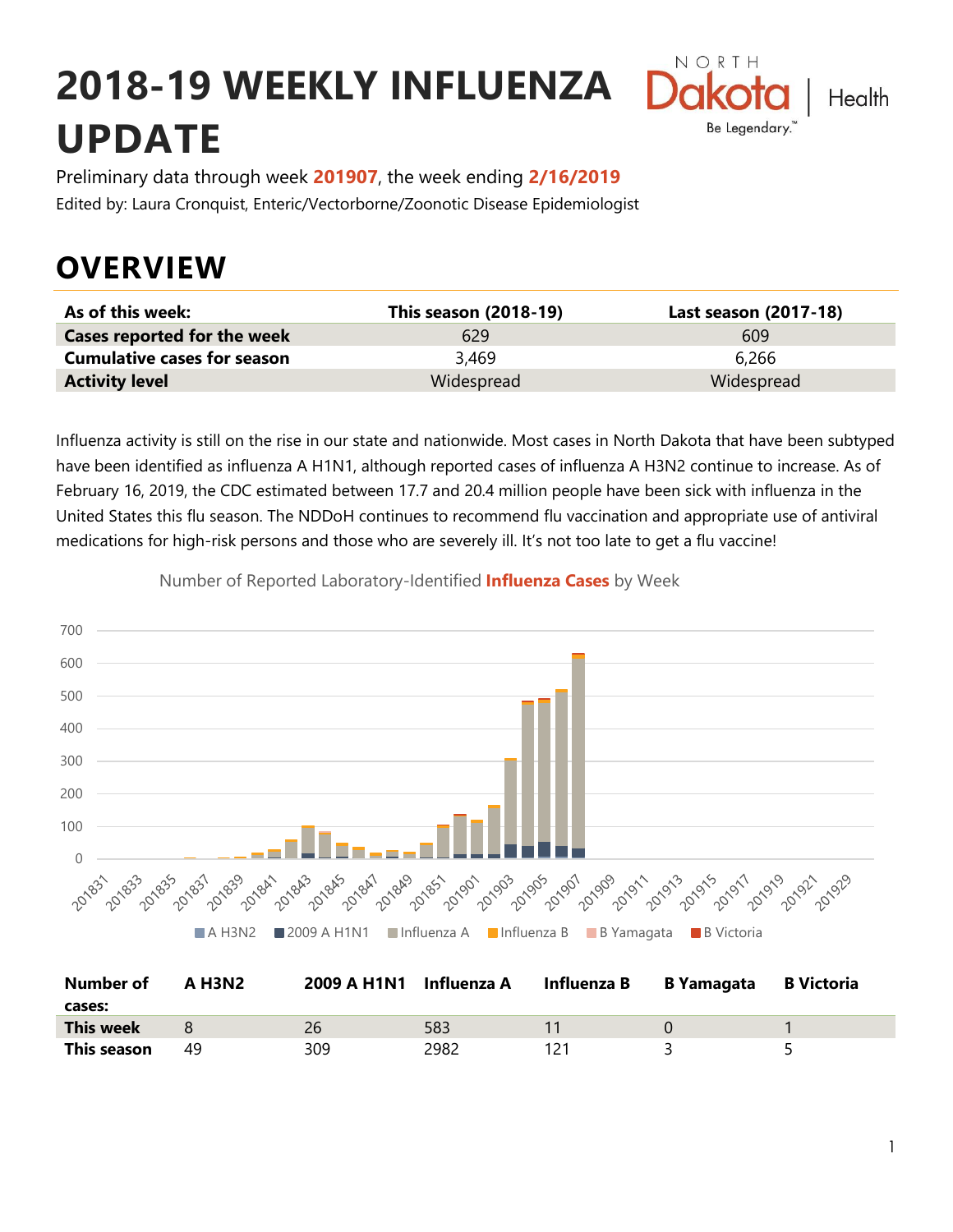Laboratory-confirmed influenza is a reportable disease in North Dakota. Influenza "cases" include people that have tested positive for influenza in a healthcare setting. It does not include people with influenza who did not seek healthcare, or who were diagnosed without a lab test, which is common. The true number of people with influenza in North Dakota is underrepresented, but case data allows us to see where and in what populations influenza is circulating. It also provides context regarding how the current season compares with previous seasons. Find more information about cases on [www.ndflu.com.](file://///nd.gov/doh/DOH-DATA/MSS/DC/PROGRAM/IMMUNE/Immunize/Influenza/Inf18-19/Surveillance/Weekly%20Summaries/www.ndflu.com)

## **CASE DEMOGRAPHICS**





#### Cases by **County**

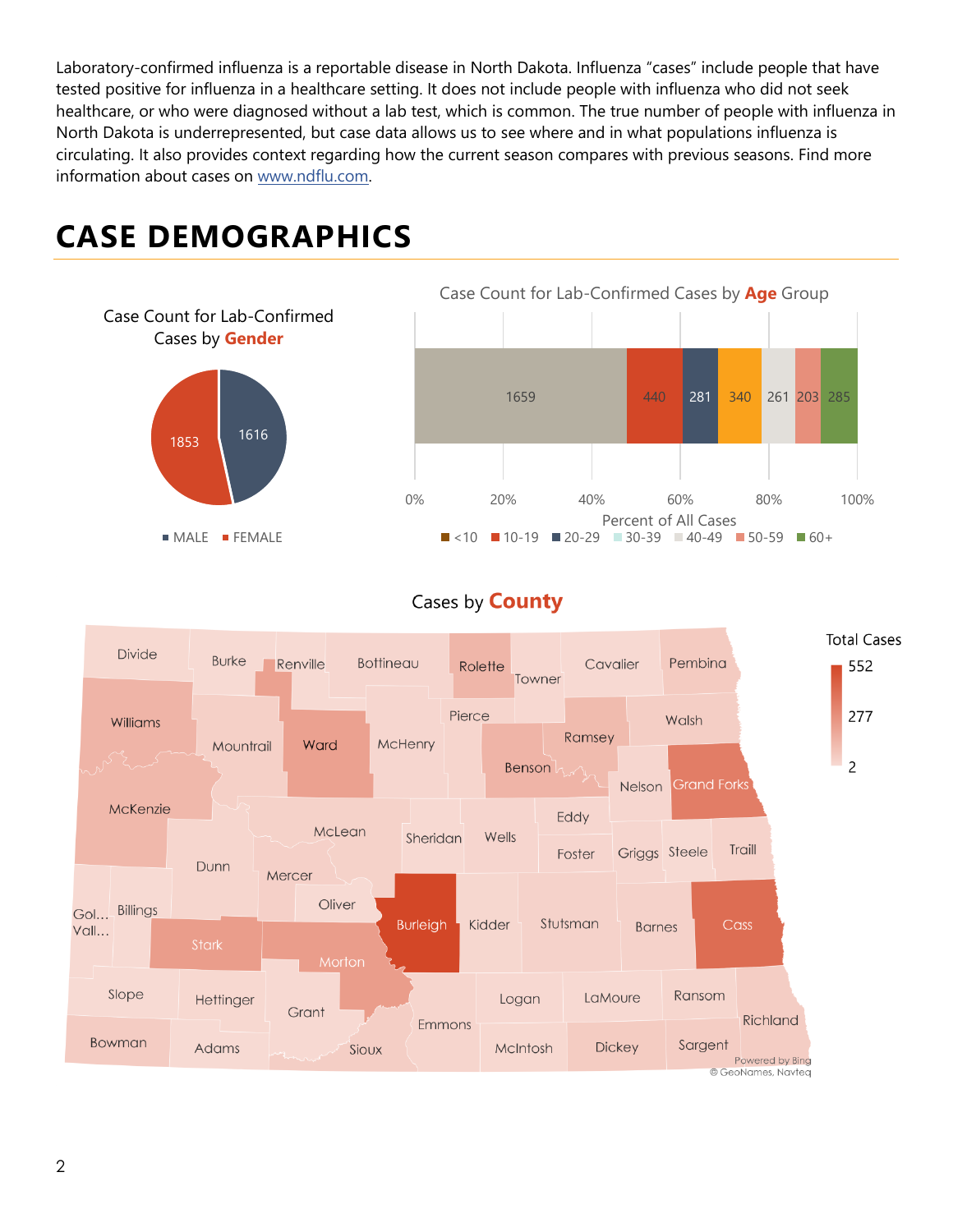### **OUTBREAKS**

During the influenza season, influenza outbreaks are common anywhere people gather, including schools, child care centers, and health care facilities. Outbreaks of influenza or influenza-like illness may be reported to the NDDoH. The following outbreaks have been reported this season:

| <b>Setting</b>              | <b>Number of outbreaks</b> | <b>Identified pathogens</b>                        |
|-----------------------------|----------------------------|----------------------------------------------------|
| Long Term Care, Basic Care, |                            | 2 influenza A; 1 flu A/B; 1 rhinovirus/Haemophilus |
| <b>Assisted Living</b>      |                            | <i>influenzae</i> ; 3 unknown                      |
| <b>Schools</b>              |                            | 1 flu A/B                                          |
| <b>Child Care Centers</b>   |                            | 1 influenza A; 1 unknown                           |

### **SURVEILLANCE PROGRAMS**

In addition to case reporting, the NDDoH uses a variety of information sources to fully describe what is happening during the influenza season.

### **Hospitalizations**

This season, the NDDoH has introduced a new influenza hospitalization surveillance program. Select North Dakota hospitals report the number of influenza-related hospitalizations weekly to the NDDoH. Because this surveillance methodology is new, hospitalization numbers this year may not be comparable to those seen in previous years.



#### **Total number of hospitalizations: This week** 47 **This season**

#### **Deaths**

Data on pneumonia and influenza deaths is obtained from Vital Records and based on the cause of death listed on the death certificate.



**Total number of deaths for the season: Pneumonia** 238 **Influenza** 5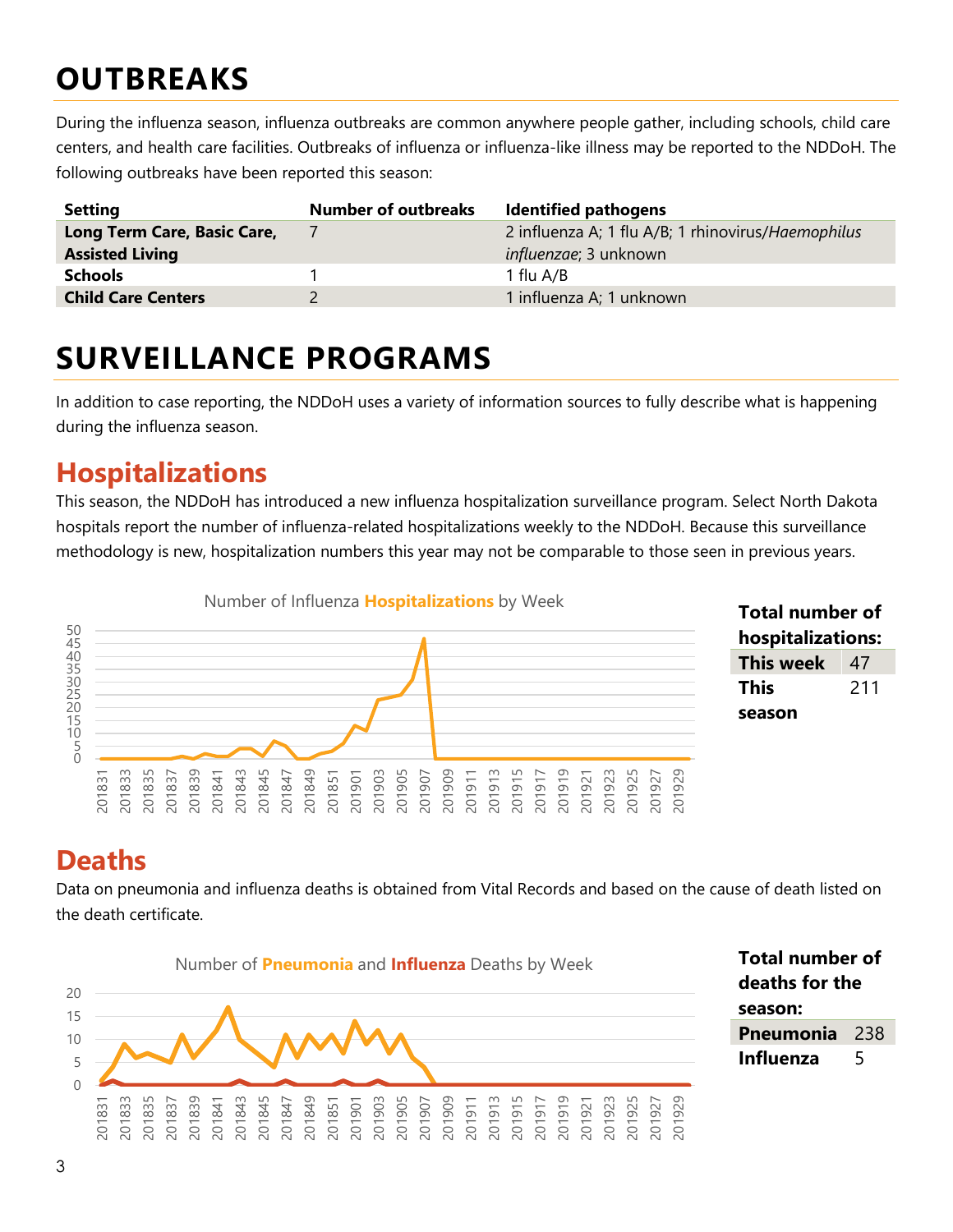### **Outpatient Influenza-like Illness**

The NDDoH participates in the national U.S. Outpatient Influenza-like Illness Surveillance Network (ILINet). Data from participating outpatient providers in North Dakota are pooled to create a state-wide estimate for the weekly percent of healthcare visits due to influenza-like illness (ILI). Patients presenting with a fever of 100ºF or greater and a cough and/or sore throat are considered to have ILI. For more information on state and national ILINet data, see FluView [Interactive.](https://gis.cdc.gov/grasp/fluview/fluportaldashboard.html)



#### **Sentinel Laboratory Data**

The NDDoH receives influenza and RSV testing data from participating sentinel laboratories across the state. The total number of positive tests and the total number of tests conducted are reported and used to create a state-wide percent positivity statistic. For influenza, percent positivity of 10% or greater indicates "season level" influenza activity.

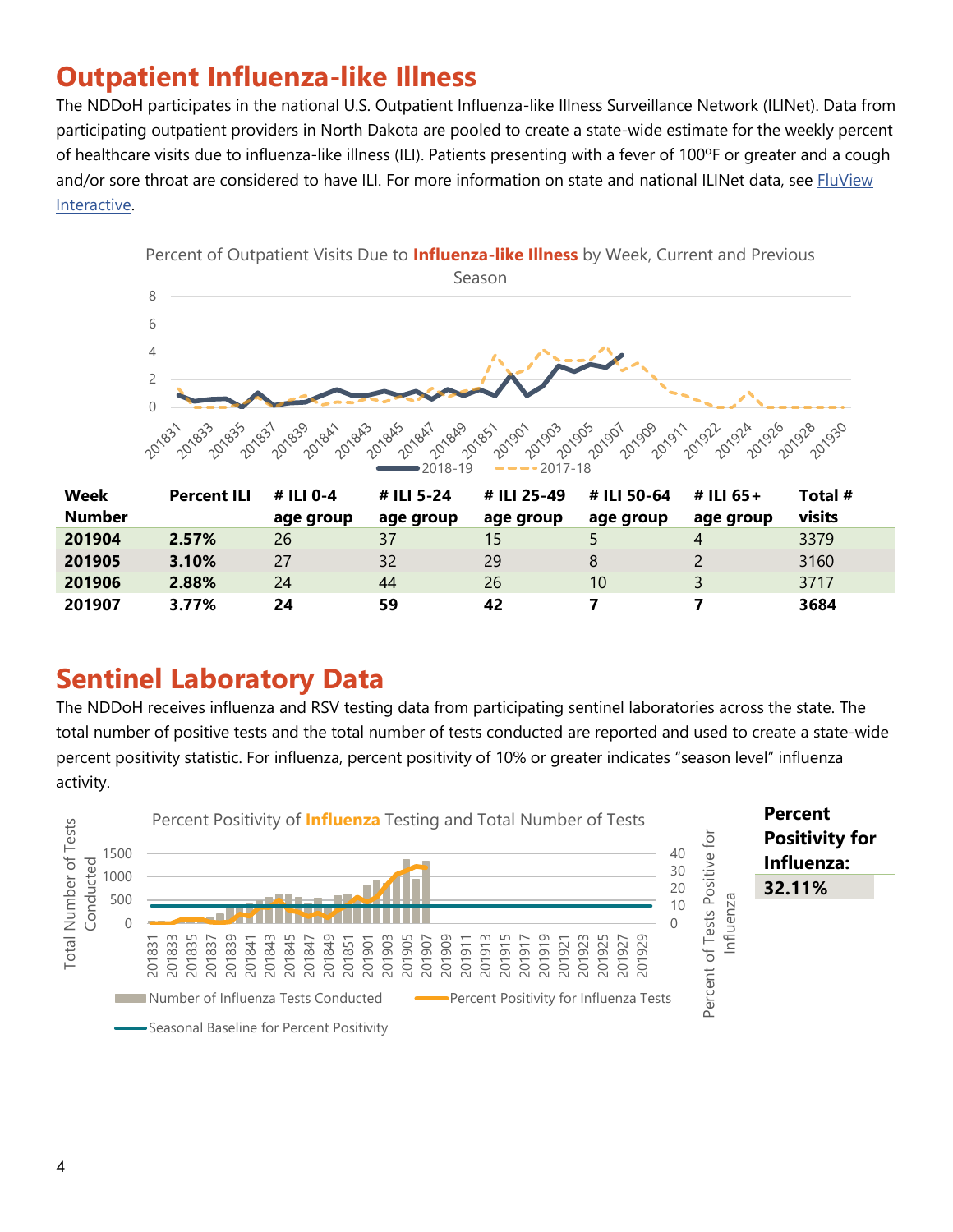

#### **School Absenteeism**

During the influenza season, increases in school absenteeism data can be used as an early indicator for influenza circulation. The NDDoH received absenteeism data from a majority of schools in the state. Data here include absences for all reasons.



## **MULTISEASON COMPARISON**



| <b>Season</b> | <b>Total Cases</b> | Peak Week (week ending) Predominant Strain |                                      |
|---------------|--------------------|--------------------------------------------|--------------------------------------|
| $-2014 - 15$  | 6.443              | 12/27/2014                                 | A H3N2 (vaccine mismatch)            |
| 2015-16       | 1.942              | 3/12/2016                                  | 2009 A H <sub>1</sub> N <sub>1</sub> |
| 2016-17       | 7.507              | 2/18/2017                                  | A H <sub>3</sub> N <sub>2</sub>      |